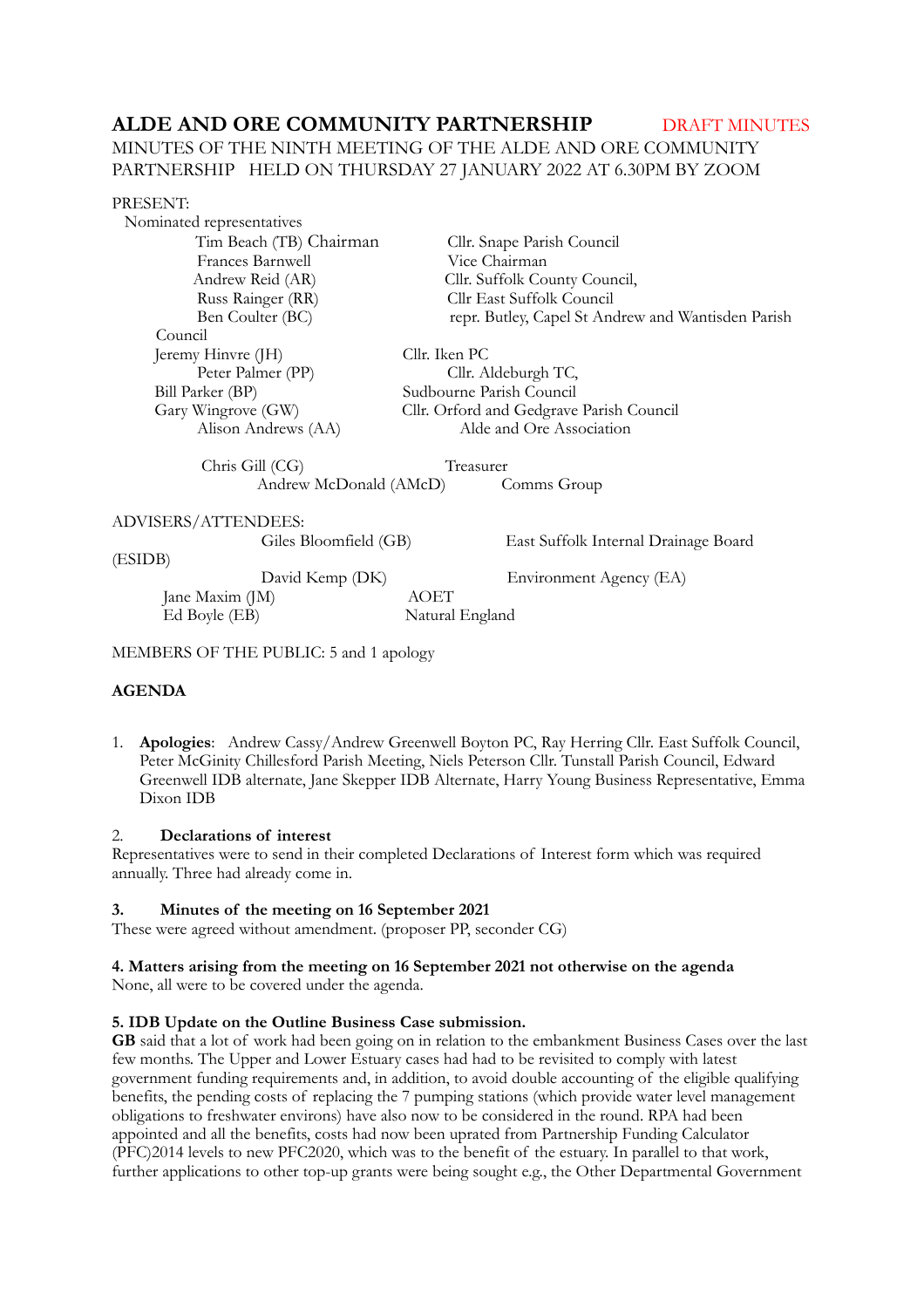Fund (ODG), Environmental Support Fund (ESF) and Local Levy. Also given the government new Net Zero targets and the removal of red diesel exemption from April 2022, the additional cost of having to use white diesel for construction activities had had to be recalculated. Overall, while costs were higher, eligibility for grants had gone up and he estimated that he could not see that the present funding gap of £12 million that the Trust had been working to would be any greater, but he would come back on that.

Other work necessary for the Business Case included revisiting Environmental Impact Assessments, which Jacobs were doing, to produce revised in combination impacts. In parallel IDB were moving forward on work on the Lower Estuary Business Case. This included the making safe of the collapsed old gravity discharge sluice and current pump discharge route of Gedgrave Pumping station. Many will have seen the temporary up-and-over pipework that had had to be installed last year which affected priorities on how to seek approvals allocate funding.

 But overall, GB said that things were moving apace. Next week IDB were meeting with the EA Large Project Review Group to discuss how to make sure meeting the new format and template requirements could most efficiently be met. Hopefully the Upper Estuary Outline Business Case would be submitted late February-mid March. DK added he was aware of the phenomenal amount of work IDB were doing and the aim of EA and IDB was to get to all done as quickly as the requirements allowed.

Other IDB action which would help with progressing the Plan was IDB had been working on securing a bespoke Waste licence. The first step is to submit a waste recovery plan to the Environment Agency. The application was submitted End December 2021. Subject to approval Full licence application can be made.

In answer to a question on when work might start on the Estuary Project, GB said that the chance of starting any work other than enabling work to get machinery in place this year was unlikely as the seasonal window for environmental mitigation (moving wildlife) was near its end. In relation to the Lower Estuary, IDB were also revisiting the alternative plans for dealing at Boyton: these could also address coastal squeeze and by generating intertidal habitat would generate considerable funds.

TB commented that everyone in the AOCP area would be disappointed that work would not start this year but, given the necessary actions explained to AOCP, there was no choice and once all was in place the project could fly.

JM, commenting for the Trust, explained that the Trust had fund raising plans in place but until there was something in writing from EA about the grant position, the Trust could not start to put them into action. The Trust were ready to go as soon as they could.

### **6. Update on EA investigation on clay deposited at Iken**

 The Chairman introduced by recapping that because the original Outline Business Case had been linked to the EA criminal Investigation into clay stored at Iken, it had then been delayed. AOCP and others at all levels had put considerable pressure on EA, before and since the last AOCP meeting, through various routes to get the investigation completed as rapidly as possible with little result. But he noted that the work now in hand revising and updating the Business Plan should meet EA request made in a letter in relation to points to be covered last summer to enable the Plan and the clay issue to be seen to be as entirely separate issues and so allow the Plan to proceed.

The Chairman asked whether anyone had views on challenging the pace. AR said we needed to be as pragmatic as possible and there seemed no milage in putting on additional pressure given where we had reached. SB (member of the public) asked how upset the whole community was with all this delay and how could the EA ignore their reputation being lost with such lack of action and communication on the investigation. In reply the Chairman said he could not agree more and the community's real fears and concerns had been powerfully communicated including that every winter that went by was a dangerous time. But, even so, that had had little traction with the criminal investigation. Hence the way forward was with Plan B to go around the clay issue and that was the work in hand.

The need to tell everyone about progress was discussed here and under Item 8. Communications. See 8.ii for full report and conclusion.

# **7. FC 9 Hazlewood Marshes**

The Chair recapped explaining that the walls of Hazlewood Marshes were breached in the 2013 surge. Last autumn being concerned about erosion on the back of the remaining old wall, the landowners, the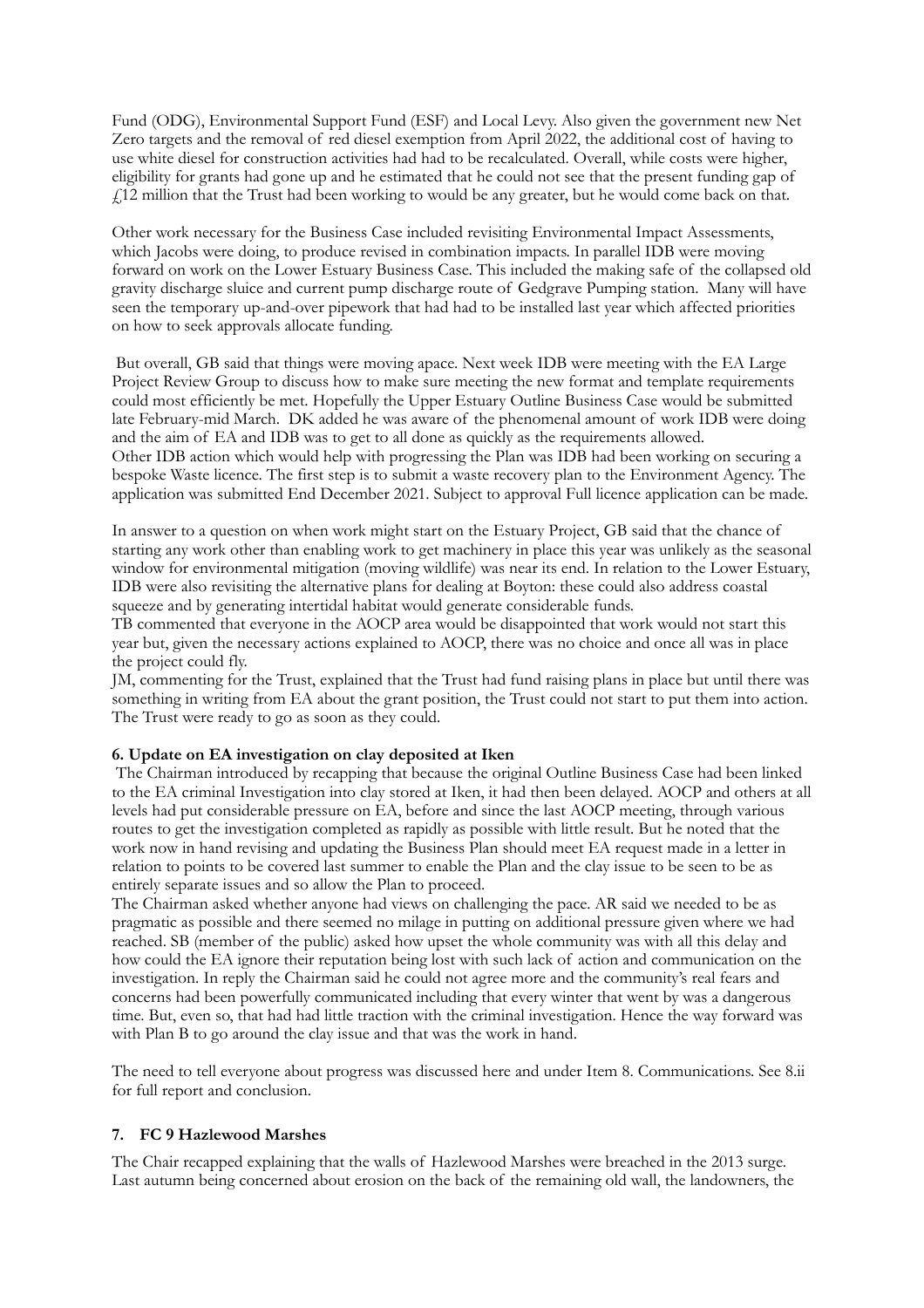Wheelers, asked for advice and as DK had indicated this fell to AOCP. As agreed in September, the Chair had sought expert advice on whether there might be any wider impacts and approached Mark Dixon, recommended by GB, who has a good reputation in East Anglia. Mark Dixon had provided a brief report based on google maps and his knowledge of the area. The AOCP had shared this report with the landowners (the Wheelers and Suffolk Wildlife Trust (SWT)), the Trust, IDB, EA and N. to check whether anything did not ring true, with a view to then having a meeting with the landowners to discuss what if anything needed to be done. Most had replied. Briefly the report suggested that the existing walls would continue to be eroded, that mud was accumulating and saltmarsh was likely to develop, but the flow into the estuary might not change much from what had already occurred. AR added the boatman, the Cables, like others had found that the river flow had increased since the breach in 2013. AA confirmed others had found this and said that an increase in flow of 6-9% or so had been forecast by Professor Pye in 2014.

Johnny Wheeler said it had been good to have the three site visits because of the concerns about the future of the wall his father had built, with only a small contributing grant, to protect his land and the river golf course. Their concern was that with the greater area of water daily now inside the Marshes at high tide, the wind velocity from the north was eroding the unprotected back of the remaining wall in a way not foreseen. While noting the Dixon report in relation to possible increased saltmarsh, he remained concerned that the erosion was faster than had been expected. This was leading to more frequent overtopping of the new wall, raising concerns about the sustainability and integrity of the 'Wheeler' wall. If nothing was done and nature took its course the new wall would not survive, and this would affect their land and the golf course. The Aldeburgh Golf Club were now also taking a keen interest and had sought the advice of Andrew Hawes (flood engineer).

 TB thanked JW and said the next step was a meeting with the landowners including AGC to discuss the consequences of what was happening and the question of any possible action or funding.

**Action: TB, AA** 

#### **8. Communications**

i. AMcD had led the development off the Communications Plan in 2020, and now returned to help with comms developments. He spoke in relation to action on the decisions at the last meeting to have a small group to prepare matters to be ready for action when the complex and hopefully good news about taking the Estuary Plan forward arrived. Happily, with coinciding interests of the AOCP, AOET and IDB, a small working group had been formed to update, refocus or replace all the information boards used at past meetings and exhibitions to be able to explain what needed to be done, why and how and how it would be funded. This also involved issues set out in the Comms Plan to ensure that all the interests of residents, visitors, businesses, parish/ district/county councils and groups with a stake in the estuary area needed to be in terms of content and the right sorts of communication. The third meeting would be next week and a fourth was likely after design work and technical updating to enable the material to be used flexibly and updated quickly as matters progressed. He saw IDB would be the first responder being the Business Case Applicant, with the Trust in relation to approaching funding and funders and the AOCP seeking to bring in all the parishes and their constituents and other groups in the estuary, covered, to spread the good news and help create a good ground for asking for support. It was a good piece of partnership working. The group would be reporting back to the AOCP.

TB thanked AMcD for the work so far. **Action: AMcD, AA** 

ii. At several points in the meeting there were discussions about how to communicate to the estuary community about what was happening in this holding period while the Business Case was being progressed. It was recognised that the AOCP policy had been not communicate when there was nothing positive to say but, the uncertainty had now been going on a long time. People were saying they had no idea what was going on and feeling left in the dark. So, the question was asked, what might be communicated more widely about the progress of the Estuary Plan? On the one hand it was not yet possible to say that Plan B would clear the way as EA could not confirm that until it saw the revised plans and met the response required to EA's letter of last summer on how the Plan and Investigation might be separated but, on the other hand there was a need to get something out.

It was agreed that might be done if there was an early response in March to the submission of the revised Business Plan. But if that outcome took longer to arrive, a more general note, based, say, on minutes of meeting could be prepared AMcD volunteered that the Comms Group could draft a piece to show action was in hand even if a final answer not yet in place and that could go in local newsletters and on the web